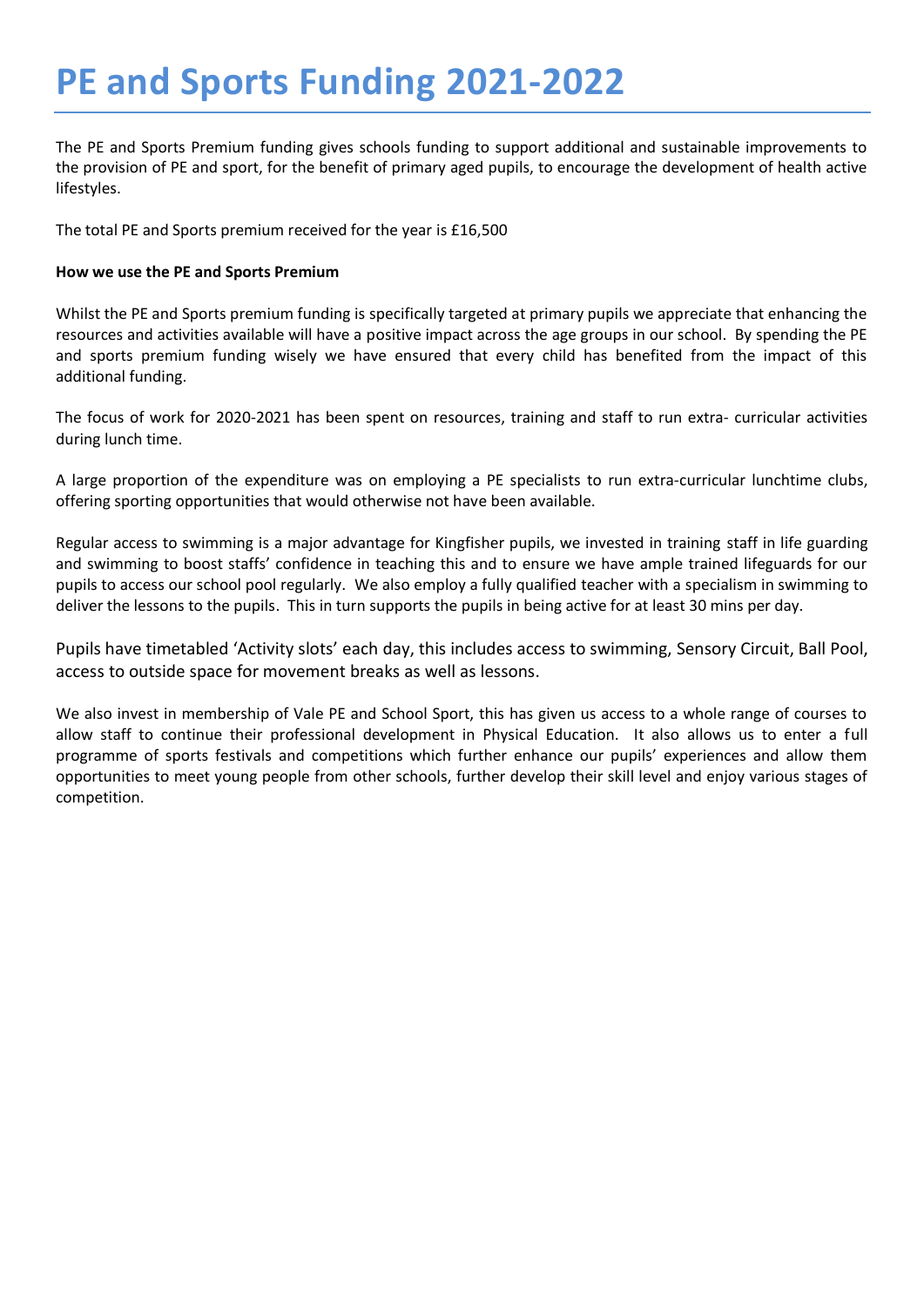#### **Part A: Swimming Data**

### **Meeting national curriculum requirementsforswimming and watersafety.**

| What percentage of your current Year 6 cohort swim competently,<br>confidently and proficiently over a distance of atleast 25 metres?                                                                                          | 50% of year 6 pupils can swim 25m or<br>more                                                                                                  |
|--------------------------------------------------------------------------------------------------------------------------------------------------------------------------------------------------------------------------------|-----------------------------------------------------------------------------------------------------------------------------------------------|
|                                                                                                                                                                                                                                | 4/8 pupils can swim 25 metres or<br>more                                                                                                      |
|                                                                                                                                                                                                                                | 2/4 of the pupils who are not able to<br>swim are pupils in the Sensory<br>Pathway, due to unsafe swallow they<br>are unable to swim unaided. |
| What percentage of your current Year 6 cohort use a range of strokes<br>effectively [for example, front crawl, backstrokeand breaststroke]?                                                                                    | 0%                                                                                                                                            |
| What percentage of your current Year 6 cohort perform safe self-rescue in $ 0\% $<br>different water-based situations?                                                                                                         |                                                                                                                                               |
| Schools can choose to use the Primary PE and sport premium to provide<br>additional provision for swimming but this must be for activity over and<br>above the national curriculum requirements. Have you used it in this way? | No, we use our existing funds to<br>support swimming across the whole<br>school                                                               |

# **Action Planning and Tracking**

| <b>Academic Year:</b> | 2021/22 | Total fund allocated: | £16,500 | Date Updated: | February 2022 |
|-----------------------|---------|-----------------------|---------|---------------|---------------|
|                       |         |                       |         |               |               |

**Key indicator 1:** The engagement of all pupilsin regular physical activity – Chief Medical Officers guidelines recommend that primary school pupils undertake at least 30 minutes of physical activity a day in school **Intent**

• To inspire all pupils to lead active and healthy lifestyles within the school setting and beyond

• All pupils regularly take part in at least 30 minutes of exercise a day in school setting

| Implementation                             | Impact                                     | <b>Funding:</b>       |
|--------------------------------------------|--------------------------------------------|-----------------------|
| All pupils have access to high quality PE  | Pupils are motivated to participate in     | Within school budget  |
| lessons delivered by Kingfisher Staff      | the PE curriculum                          |                       |
| All pupils have high quality PE lessons    | Pupils are supported by experts in         | £17,100               |
| delivered by coaches                       | various aspect of PE and Sport             | Additional funds met  |
|                                            | Staff are supported in their               | through school budget |
|                                            | development of PE and Sport                |                       |
| All pupils have high quality Swimming      | Pupils have inspiring lessons in order to  | Within school budget  |
| lessons delivered by a swimming teacher    | develop the swimming skills that are       |                       |
| who holds a teaching qualification and     | appropriate for their individual needs     |                       |
| supported by a qualified swim-teacher      | Pupils have their range of swimming        |                       |
| instructor.                                | skills developed and extended by highly    |                       |
|                                            | qualified members of staff in small        |                       |
|                                            | groups allowing for high adult: child      |                       |
|                                            | ratios per qualified swim                  |                       |
|                                            | teacher/instructor                         |                       |
| Additional trained members of staff on the | Pupils have access to more than 1 swim     | £720                  |
| poolside each day to ensure swimming       | per week. This is for all pupils, not just | Additional funds met  |
| teaching takes place                       | those in year 6                            | through school budget |
| Purchase of additional equipment           | Exercise and active sessions are           | £1,009                |
|                                            | stimulating and engaging due to inviting   | Additional funds met  |
|                                            | resources and multiple resources so        | through school budget |
|                                            | many pupils can take part at one time.     |                       |
|                                            | This makes pupils want to be engaged       |                       |
| Equipment purchased to enable physically   | Pupils have a range of equipment that is   |                       |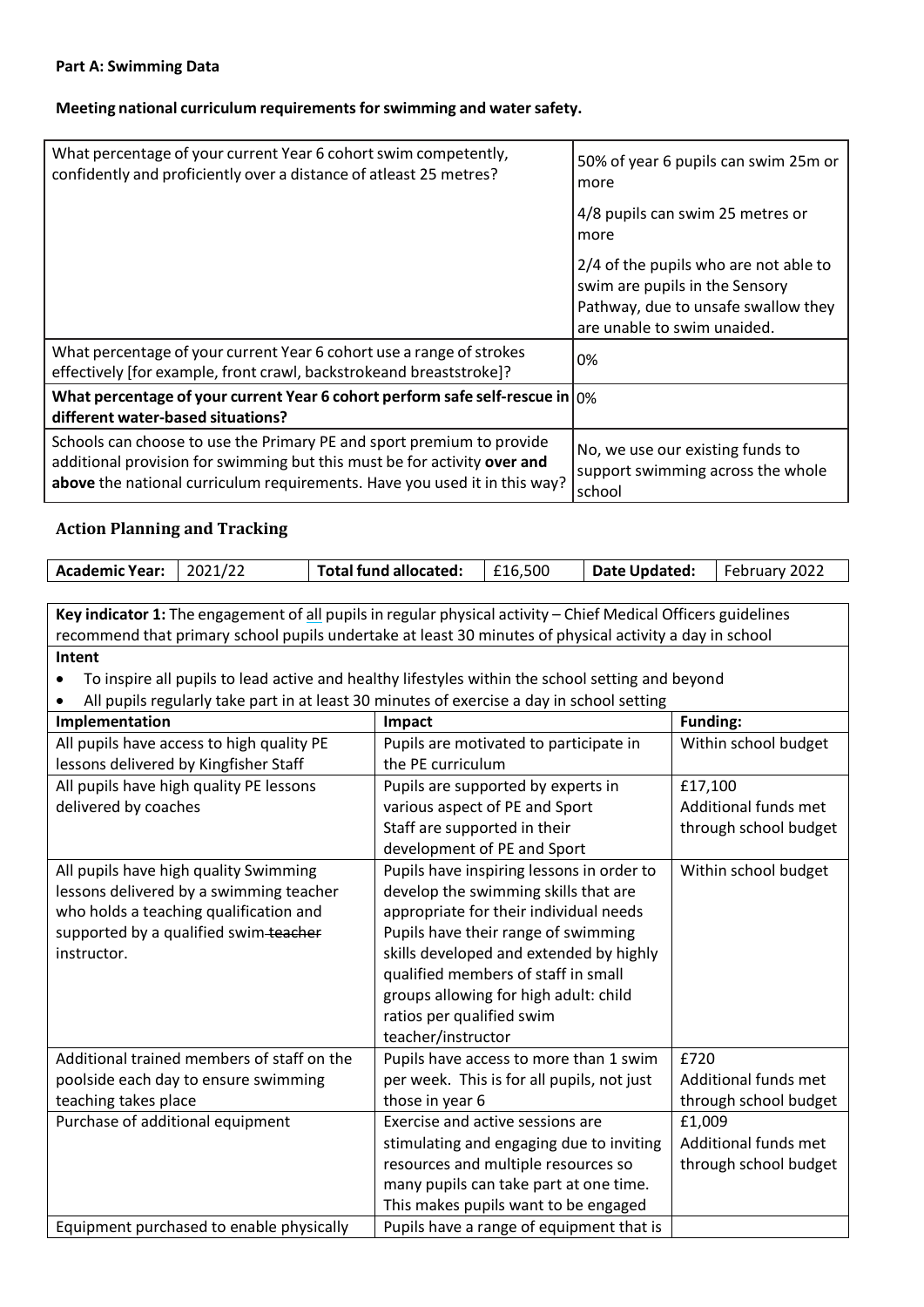| able pupils are encouraged to be active at<br>break and lunch times                                                    | motivating so they actively seek<br>engaging activities at break and lunch<br>times                                                                                                                   |                      |
|------------------------------------------------------------------------------------------------------------------------|-------------------------------------------------------------------------------------------------------------------------------------------------------------------------------------------------------|----------------------|
| Physically impaired pupils have access to a<br>range of physio programmes including<br>rebound therapy as appropriate. | Pupils with physical impairment are<br>supported with physio programmes.<br>This enables pupils to keep and develop<br>a range of movement.                                                           | Within school budget |
| Pupils have timetabled 'Activity slots' each<br>day, this includes access to swimming                                  | Pupils expect physical activity<br>throughout the day as part of their daily<br>timetable. This teaches them that daily<br>physical activity is part of a healthy<br>lifestyle for lifelong learning. | Within school budget |

**Key indicator 2:** The profile of PESSPA being raised across the school as a tool for whole school improvement **Intent**

• Whole school focus on the importance of a healthy lifestyle

| Implementation                   | Impact                                    | <b>Funding</b> |  |
|----------------------------------|-------------------------------------------|----------------|--|
| Healthy food purchased to aid in | Pupils are continuing to identify a range |                |  |
| communication of wants and needs | of healthy options when choosing snack    |                |  |
|                                  | options                                   |                |  |

| Key indicator 3: Increased confidence, knowledge and skills of all staff in teaching PE and sport |                                           |                |
|---------------------------------------------------------------------------------------------------|-------------------------------------------|----------------|
| Intent                                                                                            |                                           |                |
| Kingfisher Staff continue to develop confidence in running PE and Sport sessions for the pupils   |                                           |                |
| <b>Funding</b>                                                                                    | Impact                                    | <b>Funding</b> |
| As Key Indicator 1                                                                                | Working alongside external coaching       |                |
|                                                                                                   | staff will increase their knowledge of PE |                |
|                                                                                                   | and Sport in order to replicate in future |                |
|                                                                                                   | lessons                                   |                |

| Key indicator 4: Broader experience of a range of sports and activities offered to all pupils |                                                     |                |  |
|-----------------------------------------------------------------------------------------------|-----------------------------------------------------|----------------|--|
| Intent                                                                                        |                                                     |                |  |
| Pupils have access to a wide range of activities                                              |                                                     |                |  |
| Implementation                                                                                | Impact                                              | <b>Funding</b> |  |
| External providers used to introduce a                                                        | <b>Athletics</b><br>$\bullet$                       |                |  |
| range of activities differentiated across all                                                 | Badminton<br>$\bullet$                              |                |  |
| pathways                                                                                      | Dance<br>$\bullet$                                  |                |  |
|                                                                                               | Gym<br>$\bullet$                                    |                |  |
|                                                                                               | <b>Fitness</b>                                      |                |  |
|                                                                                               | Football<br>$\bullet$                               |                |  |
|                                                                                               | <b>Fundamental Skills for Physical</b><br>$\bullet$ |                |  |
|                                                                                               | Education                                           |                |  |
|                                                                                               | Hockey<br>$\bullet$                                 |                |  |
|                                                                                               | Panathlon Skills<br>$\bullet$                       |                |  |
|                                                                                               | <b>Skittles</b><br>$\circ$                          |                |  |
|                                                                                               | <b>Boccia</b><br>$\bigcirc$                         |                |  |
|                                                                                               | Curling<br>$\circ$                                  |                |  |
|                                                                                               | Physiotherapy Input                                 |                |  |
|                                                                                               | <b>Striking and Fielding</b><br>$\bullet$           |                |  |
|                                                                                               | Cricket<br>$\Omega$                                 |                |  |
|                                                                                               | Rounders<br>$\circ$                                 |                |  |
|                                                                                               | Swimming                                            |                |  |
|                                                                                               | <b>Tennis</b>                                       |                |  |